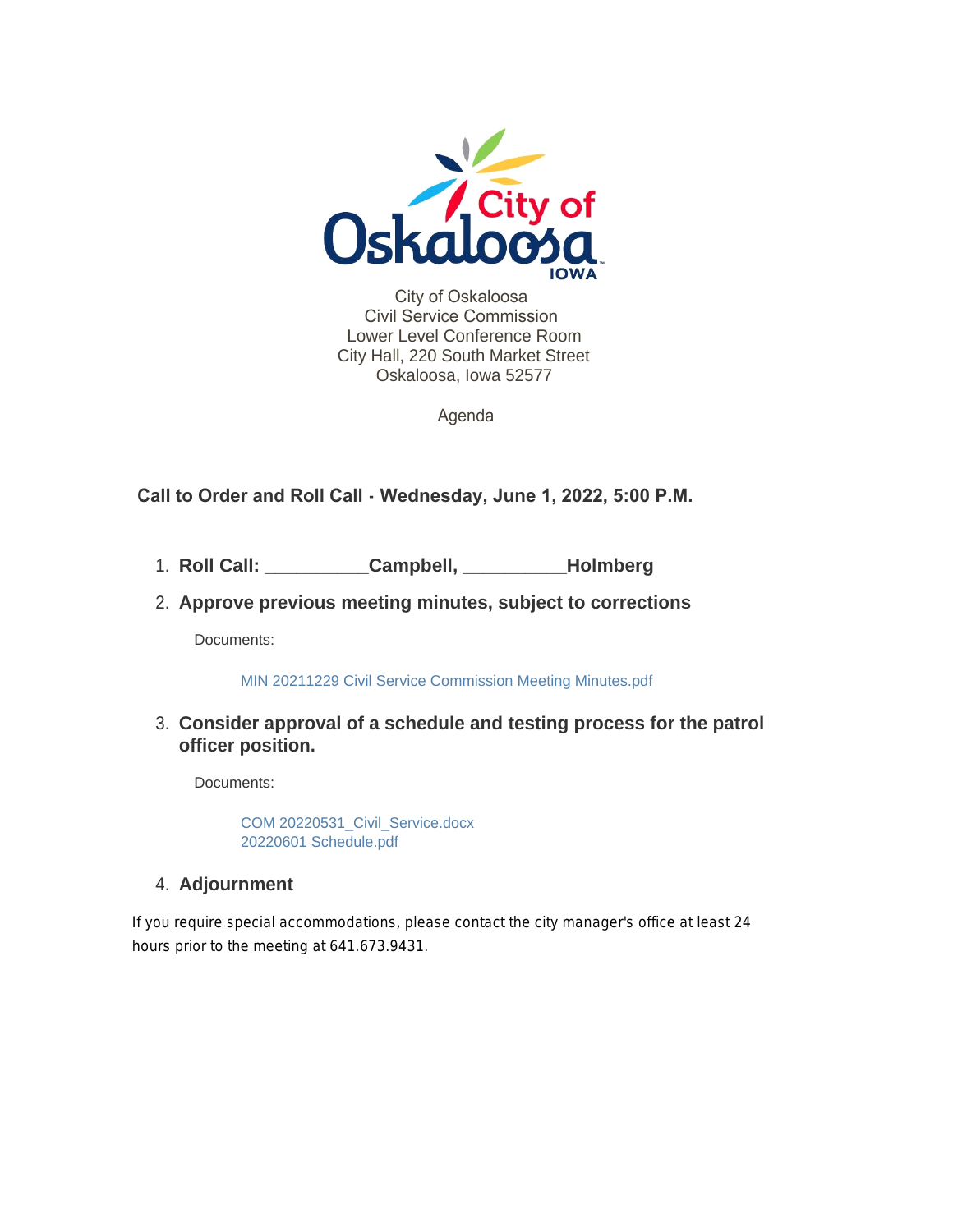# CITY OF OSKALOOSA CIVIL SERVICE COMMISSION DECEMBER 29, 2021

The City of Oskaloosa Civil Service Commission met Wednesday, December 29, 2021 at 5:00 p.m. Amy Miller called the meeting to order with Douglas Shullaw and Wyndell Campbell present. Also present were Fire Department Captains Daniel Hoy and Mark Tennison and City Clerk Amy Miller. Absent: Andy Holmberg.

It was moved by Campbell, seconded by Shullaw to approve the November 3, 2021 minutes. Motion carried unanimously.

Captain Hoy presented a blind list of test results from the firefighter testing. It was moved by Shullaw, seconded by Campbell to certify the following top four candidates from a blind list for firefighter:

Zachary Meyers Colton Pinegar Matthew Mahaffey Zac Neff Motion carried unanimously.

It was moved by Campbell, seconded by Shullaw that the meeting adjourn. Motion carried unanimously. Meeting adjourned at 5:05 p.m.

Andy Holmberg, Chairman

\_\_\_\_\_\_\_\_\_\_\_\_\_\_\_\_\_\_\_\_\_\_\_\_\_\_\_\_\_\_\_\_\_\_\_\_\_\_\_

ATTEST:

Amy Miller, City Clerk

\_\_\_\_\_\_\_\_\_\_\_\_\_\_\_\_\_\_\_\_\_\_\_\_\_\_\_\_\_\_\_\_\_\_\_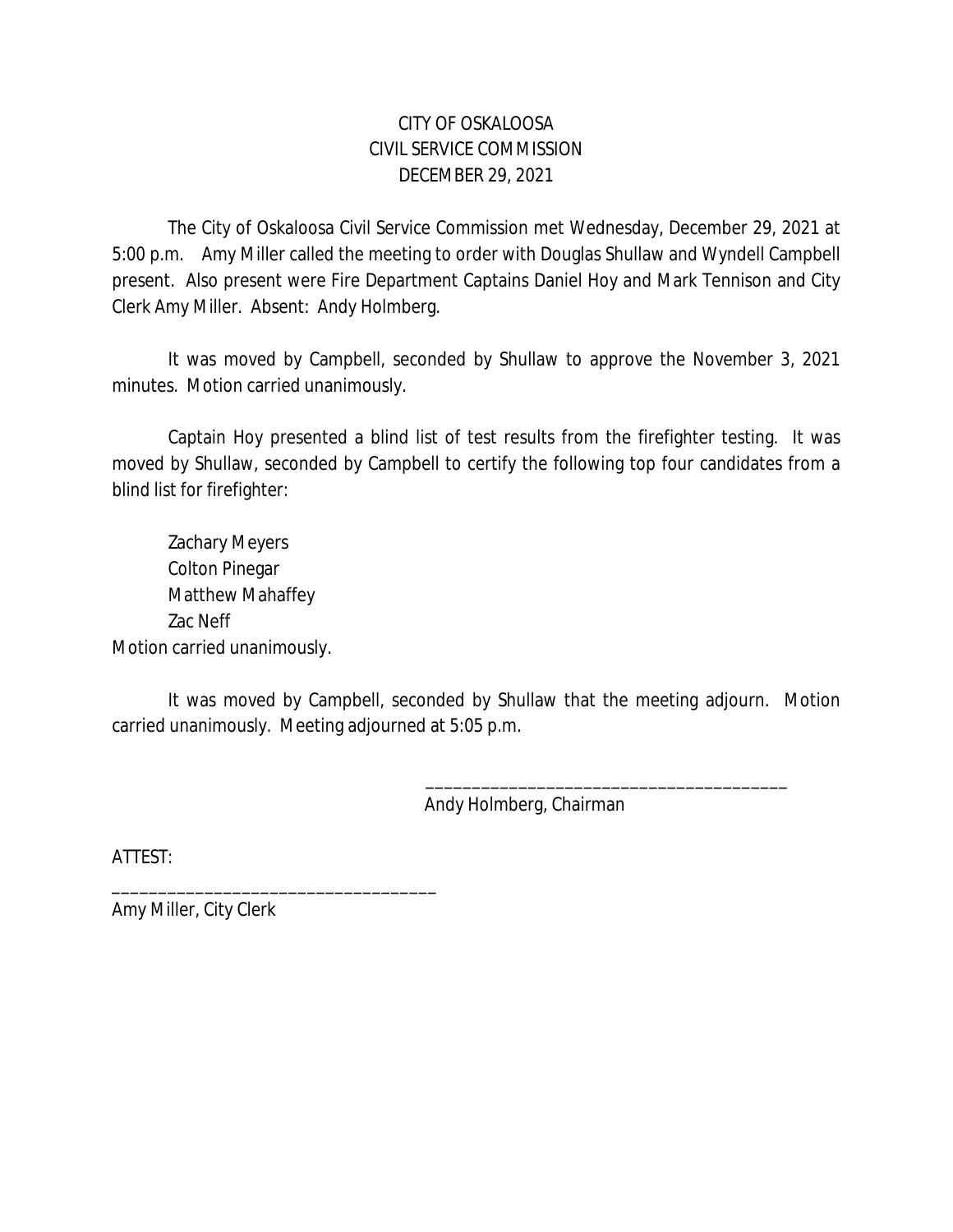

Civil Service Communication Meeting Date: June 1, 2022 Requested By: Police Department

## **Item Title: Civil Service Meeting**

Consider approval of a schedule and testing process for the patrol officer position.

### **Explanation:**

The City has received notice of an upcoming retirement in the police department scheduled for August 19, 2022. The current candidate list expires June 14, 2022 and has been exhausted of eligible candidates.

Staff recommends approval.

### **Budget Consideration:**

This position is included in the FY2023 budget.

### **Attachments:**

Proposed Schedule